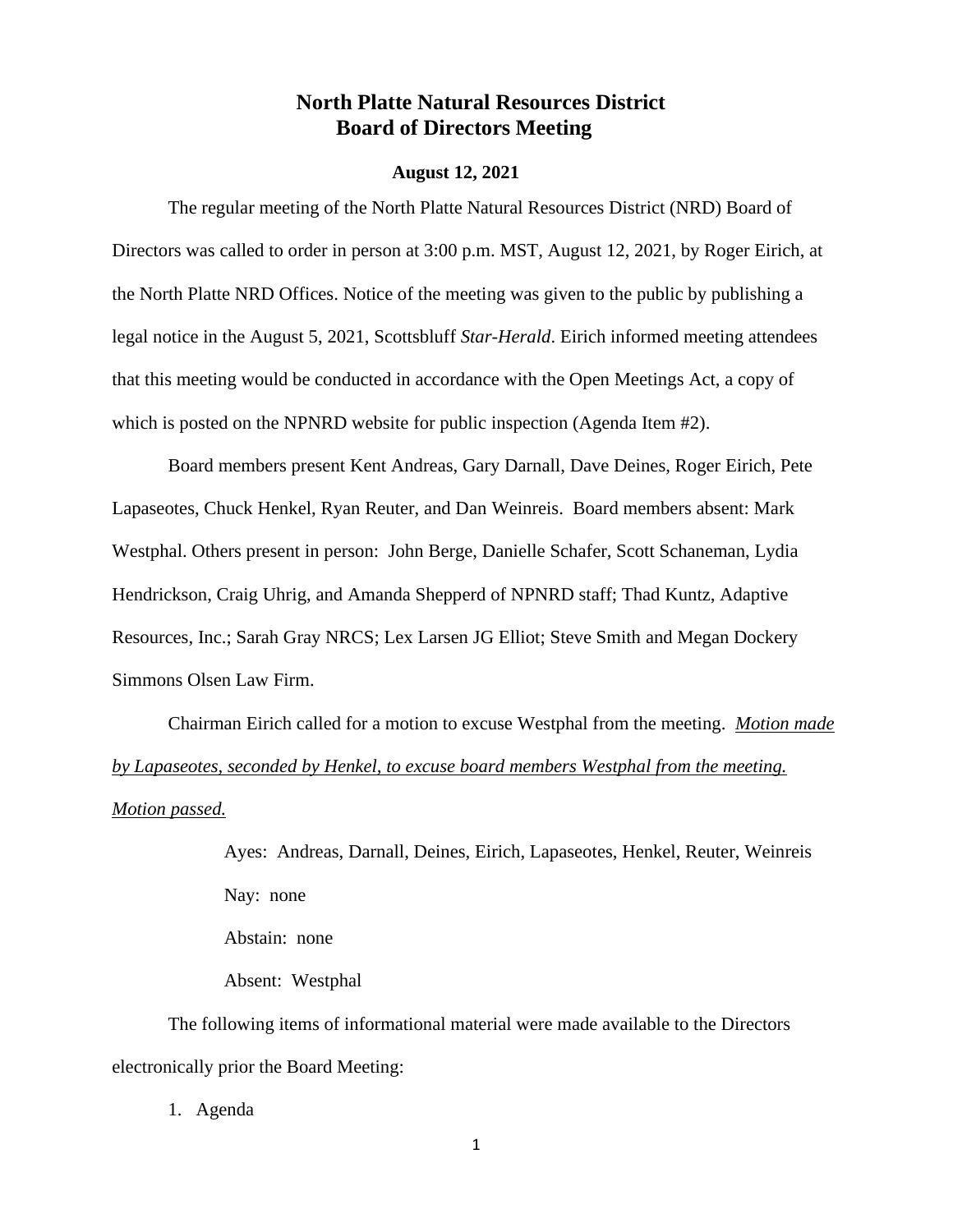- 2. Minutes, North Platte Natural Resources District, Board of Directors Meeting, May 13, 2021.
- 3. Treasurer's Report
- 4. Manager's Report
- 5. Office Lease Agreement Effective as of August 1, 202, between the North Platte Natural Resources District ("Landlord") and The Board of Regents of the University of Nebraska and Agency of the State of Nebraska, and Governing Body of the University of Nebraska-Lincoln on behalf of the Nebraska Forest Serve ("Tenant").
- 6. Annual Water Expo Brochure for August 2021
- 7. Summary of the 2021 Nebraska Water Center Conference: The Shape of Water in Western Nebraska by the Panhandle Research & Extension Center, Scottsbluff Nebraska.
- 8. Agenda for the Water Tour on August 17th thru 18th, 2021.
- 9. Memo from John Berge, General Manager to the NPNRD Board of Directors, dated August 12, 2021, regarding the Master Planning Process.
- 10. Letter from League Association of Risk Management dated July 1, 2021, regarding a Renewal Coverage Proposal for the 2021-2022 Pool Year.

### **3. Approval of Minutes of Previous Meeting**

 The Board reviewed the minutes of the July 8, 2021, regular Board meeting. Reuter asked that a correction to the minutes be made regarding the vote on adjournment. The correction needing to be made was an error in the rollcall vote. The correction should show Reuter was absent and Westphal voted Aye in favor of adjournment.

 *Motion made by Andreas, seconded by Reuter, to approve the minutes of the July 8, 2021, regular Board meeting with the correction. Motion passed.*

> Ayes: Andreas, Darnall, Deines, Eirich, Lapaseotes, Henkel, Reuter, Weinreis Nay: none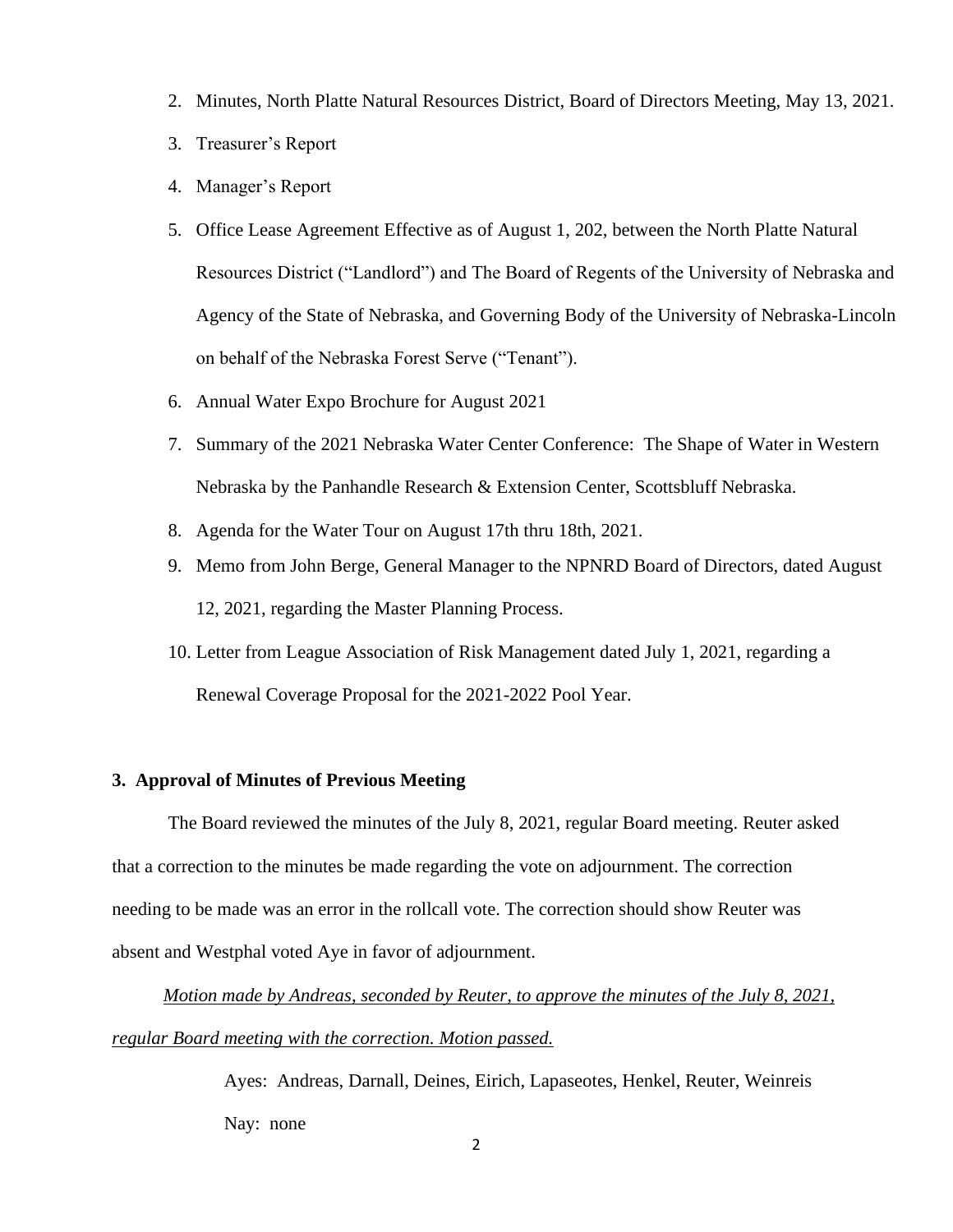Abstain: none

Absent: Westphal

### **4. Treasurer's Report and Accounts Payable**

Reuter reviewed the Treasurer's report with the Board. *Motion made by* 

*Darnall, seconded by Henkel, to accept the Treasurer's report and pay the bills as listed. Motion passed.*

> Ayes: Andreas, Darnall, Deines, Eirich, Lapaseotes, Henkel, Reuter, Weinreis Nay: none Abstain: none Absent: Westphal

### **5. Comments from the Public**

Sarah Gray reported to the Board that an opportunity exists for those impacted by the recent wildfires in this District could be eligible for cost share to help re-seed pastures where fire breaks were plowed as well as qualify for fencing. Gray mentioned other programs geared toward deferment of grazing due to wildfire, or emergency haying or grazing of CRP. Gray finished her report by adding the final signup date for the grassland CRP signup will be August  $20<sup>th</sup>$ .

### **6. Manager's Report**

General Manager John Berge indicated that the written report was sent to the board and was available on the NPNRD website. He highlighted the following items: Administrative: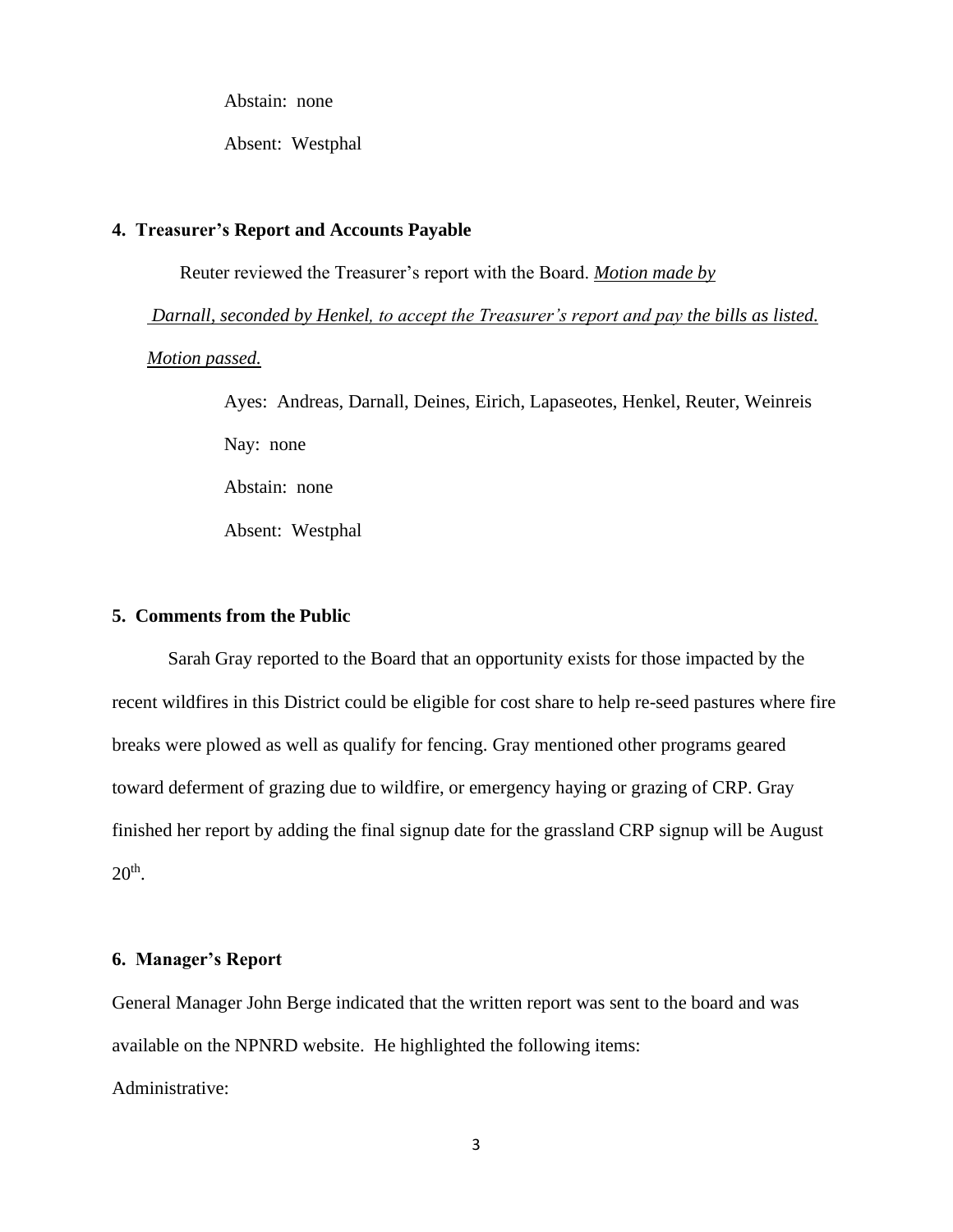COVID Operations – As you know the Delta Variant of COVID-19 has caused infections nationwide to spike up to 115,000 per day as of this writing. This is up from about 20,000 per day on July 4. This is a much more infectious form of COVID. Happily, our staff is nearly 70% vaccinated and we are avoiding any new COVID related restrictions at this time here at the NRD. We are encouraging additional vaccinations and obviously, we are encouraging people to take personal precautions against infection, though that may not be enough. Our hospitalizations have doubled in the last week, and our positivity rate is hovering around 20%, so we will continue to monitor the situation to determine whether more aggressive actions are warranted.

Budget Passage Timeframe – As you may recall, the Board recently took action to refer the Fiscal Year 2021-2022 budget for hearing at the September Board Meeting. This is the last step in adoption of the budget. We anticipate receiving our valuation numbers from each of our counties next week so that we may do the final calculations on the property tax asking/levy.

November 11 Board Meeting – Though it has never happened before in the eight years that I have been here, the November Board Meeting falls on a federal holiday – Veteran's Day. According to counsel, we can and should continue this meeting to the next week.

Projects and Programs:

Forest Service Lease – After conferring with our counsel, I have signed a lease with the Nebraska Forest Service for them to continue as our tenant in our building.

Tree Program Potential – I will be working with Todd in the coming weeks to refine our "urban" forestry program that we discussed with the Board a couple of years ago. This would provide for cost-share for dead and dying tree removal and replacement.

4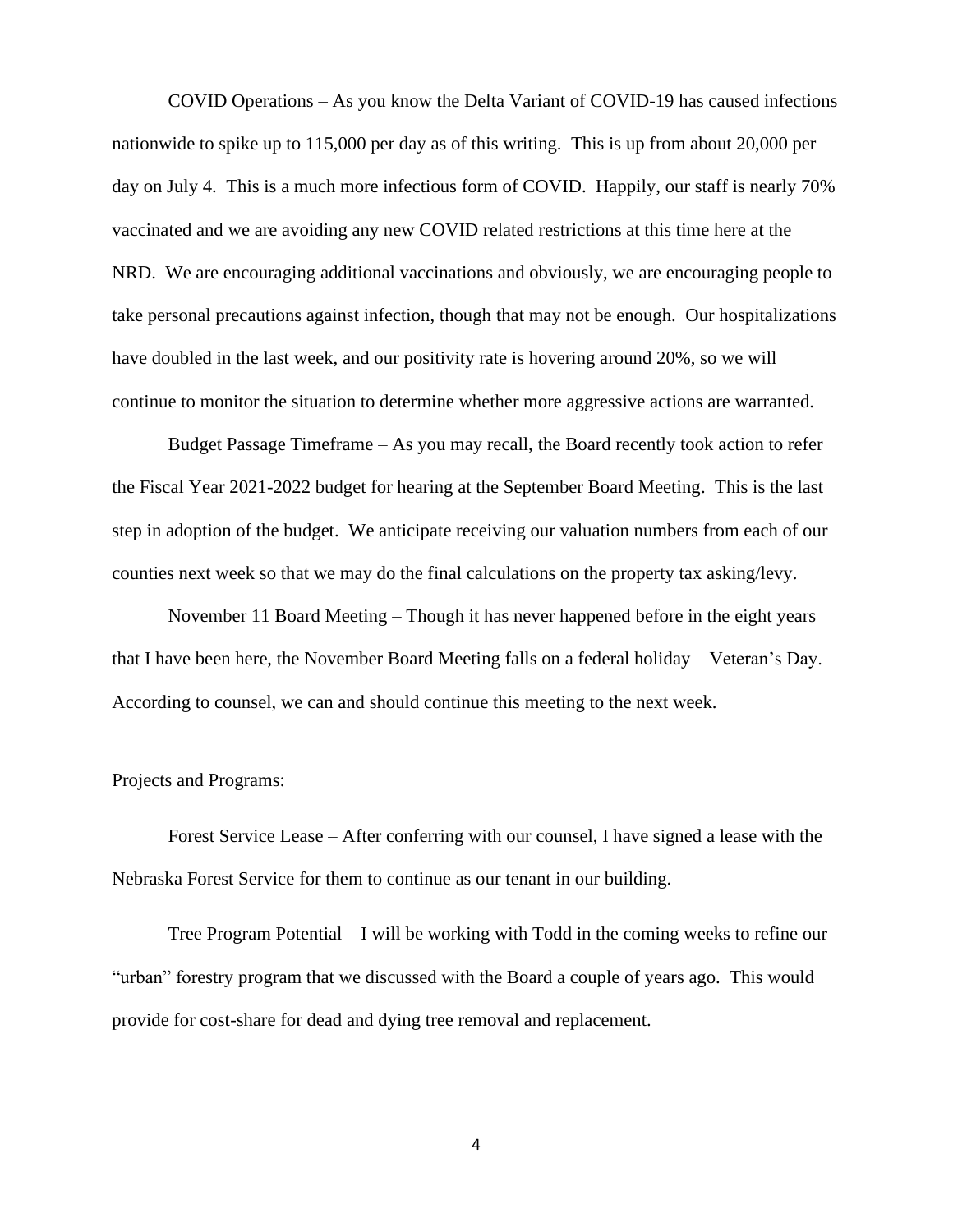Cover Cropping – we are looking forward to seeing how the federal budget debate progresses as it relates to cover cropping for carbon capture. We are excited to see if there are ways that we could leverage those federal resources to add to our proposed cost-share for cover cropping for nutrient management. This potential federal/local partnership could be an excellent option for our landowners in our District.

Recreation Potential – Todd and I are committed to again looking into some recreation area opportunities for the NRD to pursue to expand our portfolio and outreach to all communities across the District.

Seed Drill – Todd and I are looking into the economic feasibility of purchasing a seed drill for the District beyond the Pheasants Forever Seed Drill for our grass planting activities year to year.

"Grand Plan" Status – DNR Director Tom Riley will be meeting with each of the Platte Basin NRDs and CNPPID and NPPD to visit about the status of the "Grand Plan". This will culminate in a group meeting this fall to determine if this plan remains a viable potential for fully appropriated designations in the Basin.

Basin Wide Drought Plan – Planning is underway for the Platte Basin Coalition to apply for a "Water Smart" grant to complete a basin-wide drought plan as required in our Integrated Management Plan. The PBC is working with HDR to complete this application.

Conservation Easement Analysis – As a Board member of the Conservation Roundtable, I will be working with several of my colleagues on a study through the University Public Policy Center to determine the true cost and value of conservation easements in Nebraska.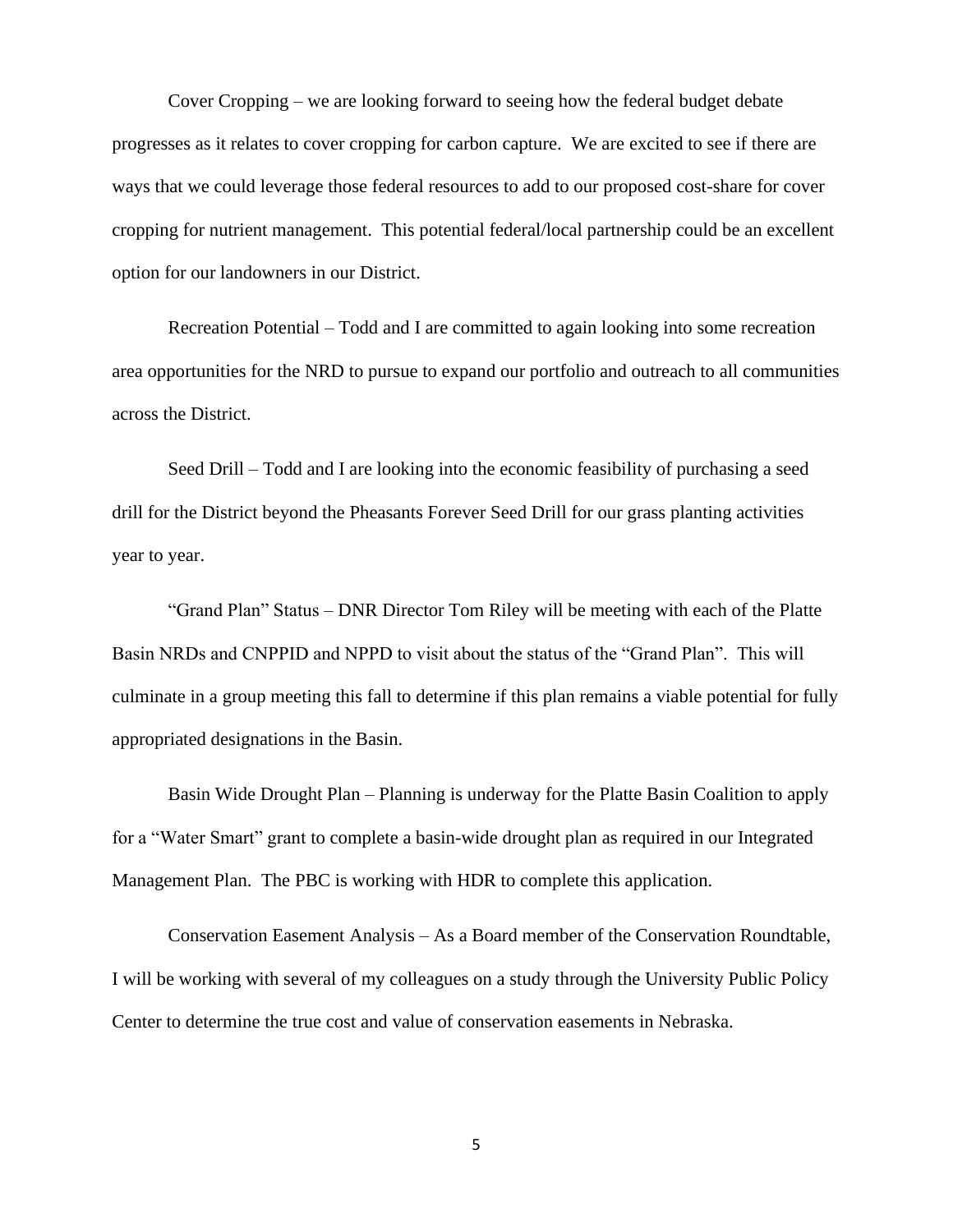Robust Review – Thad and I will attend a meeting in Lincoln on August 31 to discuss the revised scope of work for the robust review analysis. This will follow a meeting of the POAC Technical Committee to finalize recommendations on August 16.

Joint Water Board – Scott and I met with the Henry-Lyman-Morrill Joint Water Board (JWB) to discuss the opportunity to set aside some acres that they own for well head protection and for accretions back to the stream. We shared with them a draft lease, lease rates and the parameters for such a project.

Enterprise Leases/Schaneman Recharge Site – We received word this week that the Department of Natural Resources would be working on drafting an order for our permits for the Schaneman Recharge Site, and we will be working on two renewals and one new lease for this project – it is finally coming to fruition.

### Outreach:

3<sup>rd</sup> Semi-Annual Water Expo – The Water Expo will take place this Saturday at the NRD from 10-2 p.m. This is one of our most successful outreach events, and we are interested to see how turnout is affected from our cancellation last year.

Sunday Night Event with University Officials – The NRD will host about 60 people for food and refreshments on Sunday night in our picnic area to welcome them to the area for the Nebraska Water Center Conference the next day. This event is from 6-8 p.m., and you are welcome to attend. Beer and pop are provided by Thad.

6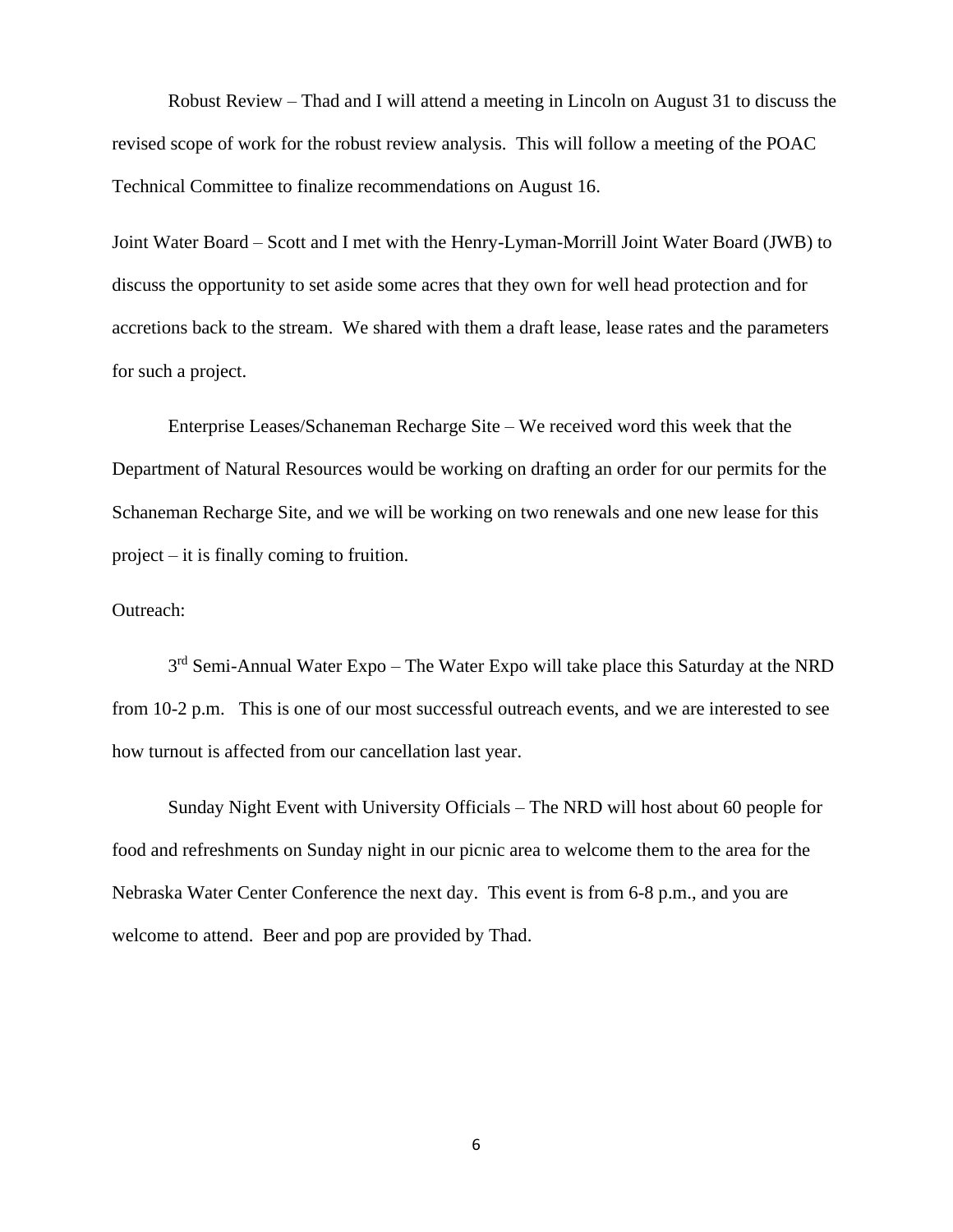NWC "Shape of Water in Western Nebraska" Conference – The Nebraska Water Center will host over 100 attendees at their annual conference on Monday, August 16. The NPNRD will be prominent in the agenda with both a welcome and a presentation.

Water Tour – The SB-Gering United Chamber of Commerce Water Tour will be held on August 17-18. As you have seen, we are heading east this year and are expecting perhaps as many as 75 attendees.

LEAD Tour – NPNRD will be participating in the Nebraska LEAD Tour on August 23.

Fall Conference – Staff are planning on attending the NARD Fall Conference at the end of September. If you are interested in attending, please let me know.

#### **7. Discussion of Master Planning Process and Next Steps**

Berge provided the Board background and next steps into the master planning efforts that have occurred with staff to date. Now that information from the Staff has been gleaned, it now becomes the time for the Board to provide their thoughts and recommendations related to the plan. Both Staff and Board recommendations would then be incorporated together to form the new Master Plan. The hope would be if after harvest, possibly before the November Board meeting, the Board members could get together for a half-day session to provide their comments and recommendations for the plan.

### **8. District Operations Committee Report**

Chuck Henkel, Chairman of the District Operations Committee provided the report to the full Board. Henkel reported on the only item of business on the agenda, which was to provide recommendation to the full Board on the erosion complaint filed by Wyatt and Kimi Kramer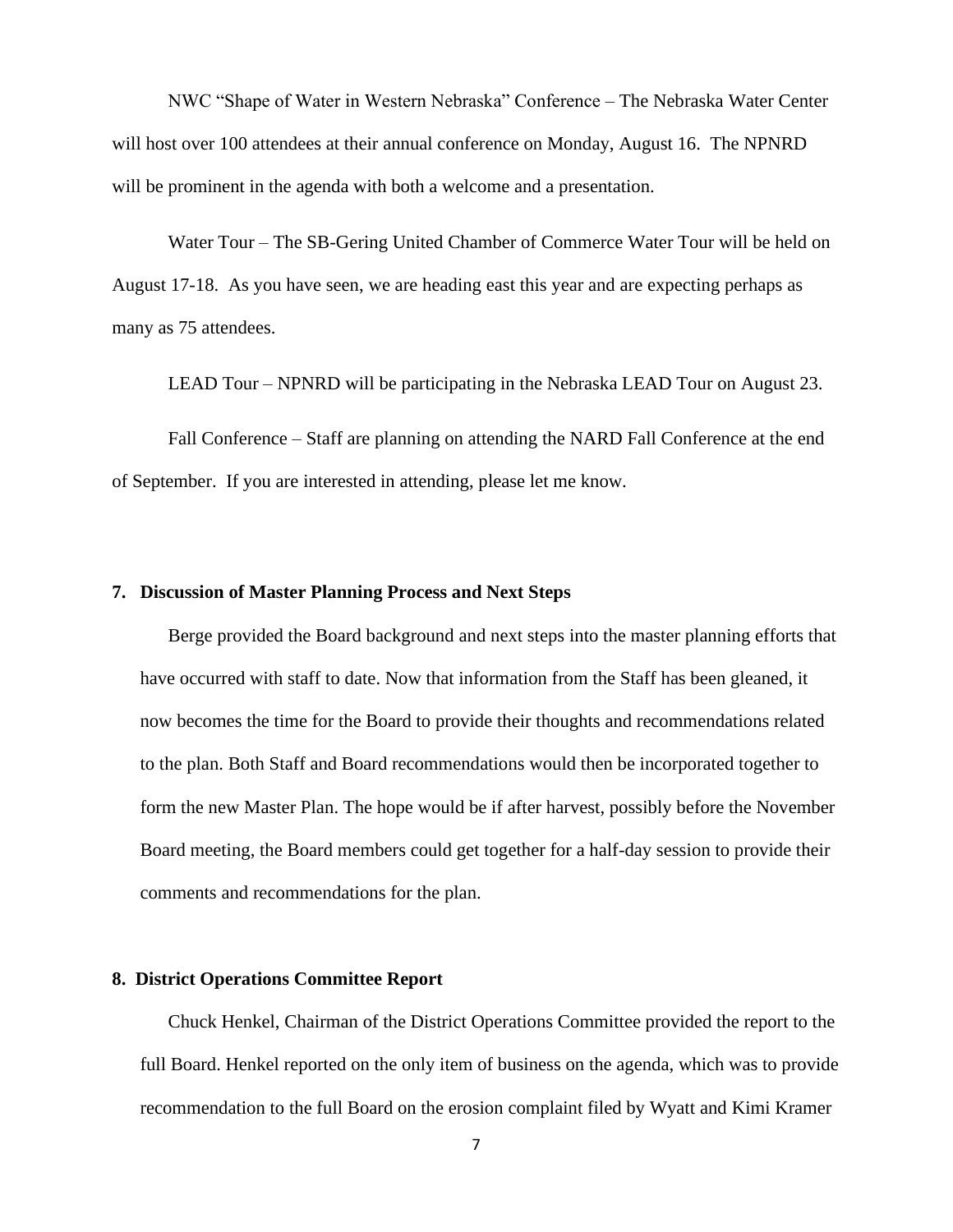against Shirley Hardt and Glen Summers. The recommendation from the Committee to the Board was to dismiss the complaint based on the evidence provided through the inspection and the legal opinion drafted by Steve Smith. The Board will consider the complaint during the September Board of Directors meeting.

#### **9. Consideration of Resolution 21-05 - LARM Renewal Resolution**

Berge reported that LARM has chosen to no longer cover NRD's that have responsibility over flood control structures. Berge mentioned that the premiums with LARM have been extremely competitive and would be difficult to find a company that could even match the kind of premiums this District pays with LARM. The agent is working on a proposal with underwriters to reconsider dropping coverage with this NRD due to most of the flood control structures are already insured with a different carrier paid through the Gering Valley Flood Control Committee. Questions raised by the Board regarding the cancellation of coverage were: "Why is the NRD responsible for downstream flooding, and If we show that maintenance has occurred on these structures can coverage be extended"? Berge replied that the NRD is responsible for those structures and the three dams we have responsibility for that are not part of the Gering Valley Flood Control Project is what is holding up the coverage through LARM.

 *Motion made by Henkel, seconded by Weinreis, to accept the resolution of renewal of coverage for the 2021-22 pool year. Motion passed.*

> Ayes: Andreas, Darnall, Deines, Eirich, Lapaseotes, Henkel, Reuter, Weinreis Nay: none Abstain: none